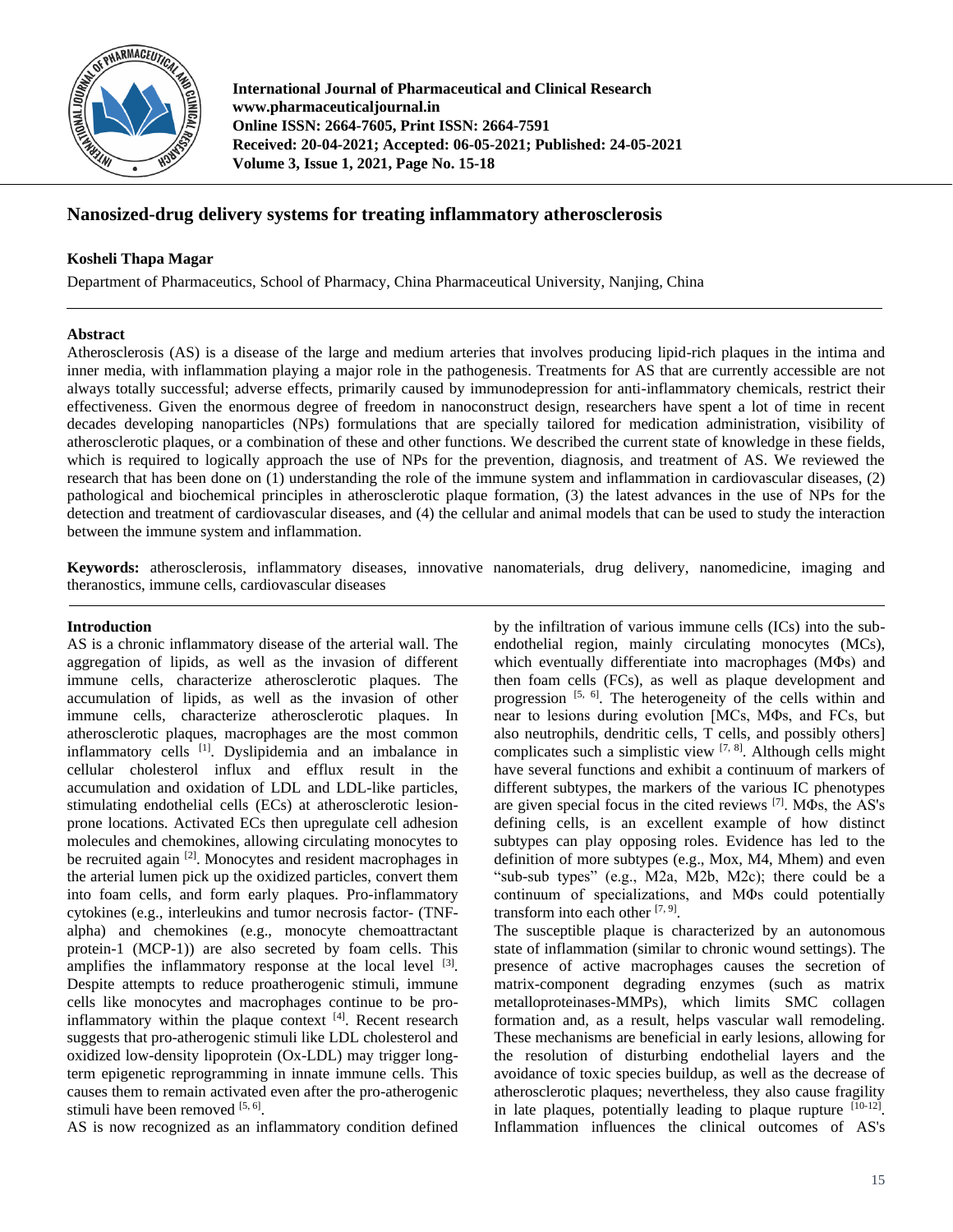thrombotic complications and inhibiting it may slow progression, reduce the chance of plaque rupture, and even promote AS regression [13-16].

#### **AS treatment**

Current AS treatments attempt to reduce promoting factors such as hypertension, smoking, and dyslipidemias; considered medications (e.g., cholesterol hepatic synthesis inhibitors like statins) have a specific effect on cholesterol (or other lipids) production and transport to artery walls [17-19]. Several ways have been studied, including inhibiting cholesterol absorption in the intestine (e.g., with ezetimibe), limiting cholesterol reverse transport in ICs (e.g., with an agonist for the liver X receptor (LXR) like GW3965), and delivering synthetic forms of high-density lipoproteins [18-22]. Inflammation control is another promising technique; the interleukin-1 pathway, in particular, has been identified as a potential therapeutic target. In the CANTOS (Canakinumab Anti-inflammatory Thrombosis Outcomes Study), a monoclonal antibody targeting interleukin-1 was evaluated  $[23]$ . While AI medicines have a good therapeutic index, systemic administration is generally limited by significant side effects such as bone marrow suppression, neutropenia, and immunodepression. It would be ideal to find a successful method for all of the AS phases; for example, Resolvin E1 is mentioned in [10] Libby *et al*. as a mediator that reverses all of the advanced lesions associated processes contributing to plaque resolution in early phases. Controlling the release or activation of chemicals used to treat or cure AS symptoms/consequences is another potential option. Using medicines modified with glutamyl to take advantage of the elevated concentration of GT in AS lesions is one possibility  $[24]$ ; devising strategies that take advantage of high cholesterol concentrations; addressing routes that go from monocyte to pro-inflammatory MΦs, and then to foam cells [25]. Macrophages have been the primary targets in the fight against AS because of their dual role in producing inflammation and controlling tissue regeneration. Vannella and Wynn gave an informative overview of macrophage behavior in various tissues, the mediators of the many mechanisms involved, and lastly, numerous potential approaches to modify them  $[26]$ . It would be ideal for forcing them out of AS lesions while they are transforming into foam cells; to this end, activating or releasing a "macrophage migration-enhancement factor" [27-29], or interfering with cell surface adhesion molecule only in overabundance of cholesterol or other AS markers [30].

### **Targeted NPs for AS**

As previously stated, spatial and temporal management of drug activity can limit collateral short and long-term effects, as well as make delivery more convenient. These principles strongly suggest that efficient, targeted delivery systems for AI compounds, similar to those based on their encapsulation into NPs, be developed <sup>[31]</sup>. Several types of NP have been studied for drug delivery; Allen *et al.* <sup>[32]</sup>, Ulbrich *et al.* <sup>[33]</sup>, Cheraghi *et al*. [34], and Matoba *et al.* [35] describe the properties and production techniques for several of these. Many NPs still have limitations and drawbacks for clinical use; these can stem from a lack of perfect control over the final fate of many formulations since they frequently

accumulate in the reticuloendothelial system (RES), from polydispersion and/or poor reproducibility in their preparation, or from the sometimes-difficult scale-up and high cost of their production, especially in the RES  $[33, 36]$ . The physicochemical properties of NPs, on the other hand, can be finely tailored during synthesis, allowing for NP target specificity and drug loading optimization<sup>[32]</sup>.

Allijn *et al*., Duivenvoorden *et al*., Gomes *et al*., used a "biomimetic" strategy to achieve active targeting: NPs can stem from, or have features similar to, aggregates like LDL or HDL, which naturally accumulate in AS plaques  $[18, 37, 38]$ . More specific tissue or cell targeting can be identified by examining nanoparticle libraries *in vitro* or *in vivo* [16, 39]. Still, the mechanisms of the found specificity must be understood to ensure that it is preserved downhill of nanoconstruct alterations or in other biological conditions. Libraries are frequently tested in cell cultures first, but in-vivo experiments are required at the very least to assess the impact of various biological media. Indeed, when NPs enter an organism, they are typically destroyed. Their biological properties are altered when they are coated with a protein corona (PC); individuality PC creation (also known as "opsonization") is a common first step. The RES has taken a step toward NP sequestration. To avoid such an occurrence, various measures have been developed. Controlling nano constructs has become a popular strategy in recent years. Since it was discovered that deformable particles are stiff, Off-target RES is less likely to be taken up by macrophages. a few tissues [40, 41].

### **NPs mediated Treatment and Diagnosis of AS**

Zhang *et al*. (2017) neatly reviewed the use of NPs for AS treatment and plaque visualization; we picked more recent works not covered there (Table 1)  $[6]$ . We'll go through some of these and other related works in this session. Often, inherent features of NPs lead to the employment of drug delivery systems in conjunction with photothermal and radiofrequency-mediated triggering effects; for example, Johnston proposed the use of photothermal death of macrophages utilizing iron oxide NPs with thin gold and dextran coatings, excited by a 755nm laser pulse. The particles were being used for MRI and *in vitro* photothermolysis in this paper. In the NANOM-FIM study  $[42, 43]$ , NPs made up of silica shells holding gold and eventually magnetic nanoparticles were administered on AS plaques via a bioengineered on-artery patch or a magnetic navigation system; detonation of NPs using a NIR laser resulted in a substantial reduction in overall atheroma volume.

A novel and intriguing technique are to intervene early in the recruitment of monocytes from the progenitors of proinflammatory macrophages  $M1$   $[35, 44]$ . The researchers proposed polymeric NPs containing Pioglitazone; a PPAR agonist demonstrated to impact macrophage polarization. The formulation was tested in ApoE  $\neg$  mice fed a high-fat diet (HFD) and injected with angiotensin II, which promoted monocyte/macrophage-driven inflammation.

#### **Conclusion**

We briefly reviewed the background information required to comprehend the use of NPs for anti-inflammatory medication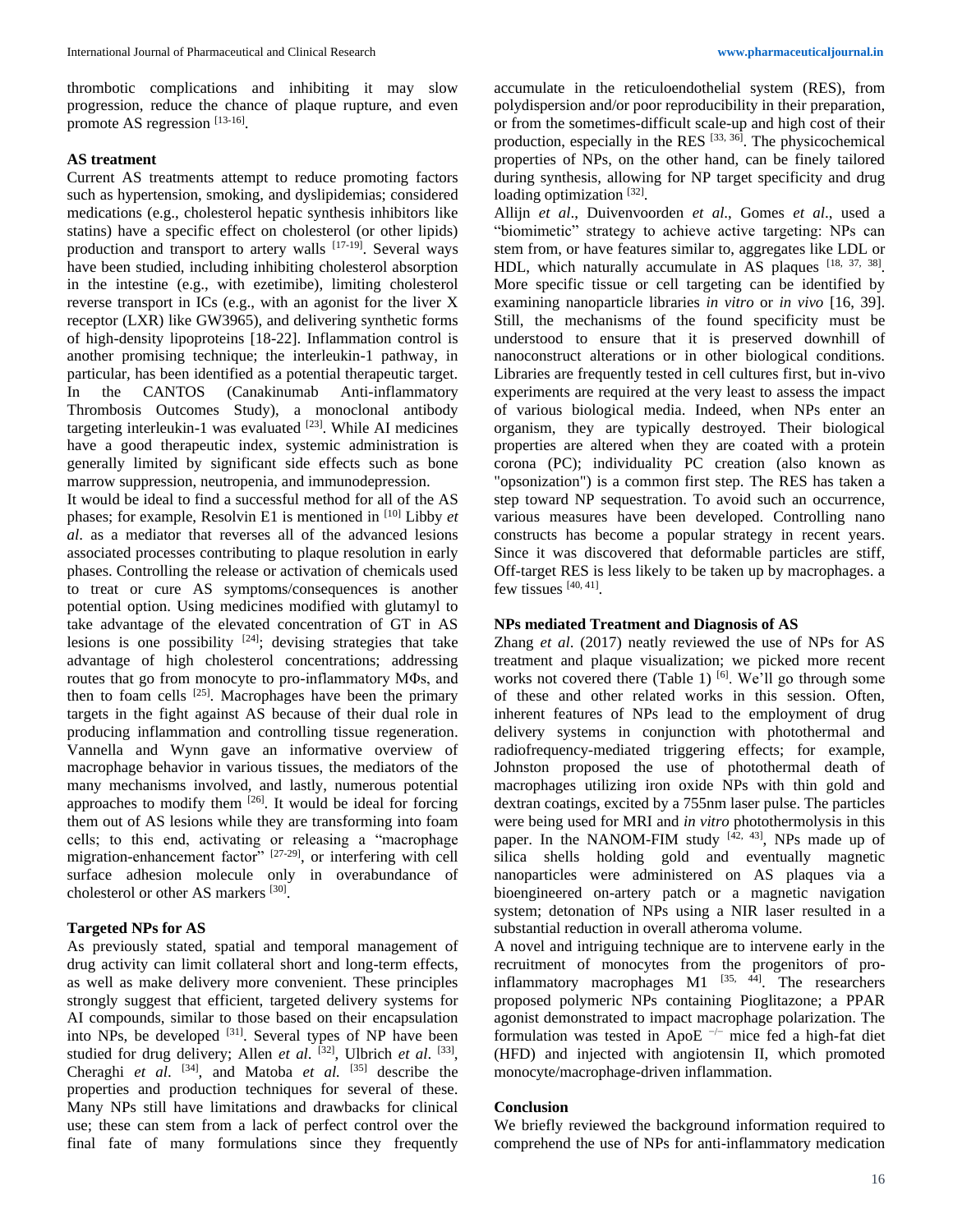delivery and activation. We tried to concentrate on how fundamental research, in conjunction with translational and clinical factors, may address various parts of this to provide a better answer for the underlying mechanisms of NPs intraplaque internalization, as well as the molecular and cellular processes at the foundations of various treatments. We emphasized that a better knowledge of these would allow for the prediction of potential adverse effects, including long-term ones, and the application of similar methodologies and (nano)

tools to other disorders. While single studies can be carried out in specialized groups, a deeper understanding of concepts, mechanisms, and applicability of developed (nano)tools necessitates a highly interdisciplinary environment involving, for example, cardiologists, biologists, physicists, chemists, and engineers; professionals who can communicate with one another; and fostering the development of multi-faceted scientists.

| <b>Table 1:</b> Selected recent original works on detection and treatment of AS using NPs |  |  |  |
|-------------------------------------------------------------------------------------------|--|--|--|
|                                                                                           |  |  |  |

| <b>Molecular/Functional</b><br>target | <b>NPs</b>                                                                                                                | Imaging<br>platforms                | Animal model/ patients, dose,<br>and administration route                                                                            | <b>Results</b>                                                                                                                                                                                                                                                                          |
|---------------------------------------|---------------------------------------------------------------------------------------------------------------------------|-------------------------------------|--------------------------------------------------------------------------------------------------------------------------------------|-----------------------------------------------------------------------------------------------------------------------------------------------------------------------------------------------------------------------------------------------------------------------------------------|
| Macrophages, TNF-alpha,<br>MMP9       | LDE, Lipid core NPs<br>resembling the lipid<br>structure of low-<br>density lipoprotein,<br>carrying PTX or<br><b>MTX</b> | $Ex-vivo$<br>optical<br>imaging     | Model: 38 New Zealand white<br>weeks, -Treatment: I.V<br>injections 4 mg/ kg $1/w$                                                   | Increased regression of plaque area as (59%)<br>and of intima area (-48%) by LDE-PTX, -43%<br>rabbit, 1% cholesterol diet for 8 by LDE-PTX+ LDE-MTX. Reduced expression<br>of MMP-9 (-74% LDE-PTX, 78% LDE-<br>PTX+LDE-MTX) and TNF-alpha (-65% by<br>LDE-PTX, 79% by LDE-PTX+LDE-MTX). |
| Macrophages, foam cells               | Lipid coated<br>polymeric NPs<br>loaded with MTX                                                                          | Fluorescence<br>imaging,<br>PET/CT. | Model: Apo-/- male mice on<br><b>HFD</b><br>Treatment: retro-orbital NPs<br>injection with 20 µg equivalent<br>of MTX, $2/w$ 30 days | 50% less plaque coverage (athero-protective<br>effect) in the aortic arch as compared to the<br>control groups of saline and free MTX injection<br>(p<0.05)                                                                                                                             |

#### **References**

- 1. Björkbacka H, Oii JJJ. Nilsson, *Innate immunity in atherosclerosis.* Journal of innate immunity, 2010:2(4):305.
- 2. Mestas J, Ley K. Monocyte-Endothelial Cell Interactions in the Development of Atherosclerosis. Trends in Cardiovascular Medicine,2008:18(6):228-232.
- 3. Libby PJA, Thrombosis V. biology, Inflammation in atherosclerosis*.* Arteriosclerosis, thrombosis, and vascular biology,2012:32(9):2045-2051.
- 4. Christ A *et al*. Long-term activation of the innate immune system in atherosclerosis. in Seminars in Immunology. Elsevier, 2016.
- 5. Moore KJ, Sheedy FJ, Fisher EA. Macrophages in atherosclerosis: a dynamic balance. Nature Reviews Immunology,2013:13(10):709-721.
- 6. Zhang J et al. Detection and treatment of atherosclerosis using nanoparticles. WIREs Nanomedicine and Nanobiotechnology, 2017. 9(1): p. e1412.
- 7. Galkina EM. Butcher, Phenotypic and Functional Heterogeneity of Macrophages and Dendritic Cell Subsets in the Healthy and Atherosclerosis-Prone Aorta. Frontiers in Physiology,2012:3:44.
- 8. Taleb S. Inflammation in atherosclerosis. Archives of Cardiovascular Diseases,2016:109(12):708-715.
- 9. Chistiakov DA, et al. The phenomenon of atherosclerosis reversal and regression: Lessons from animal models. Experimental and Molecular Pathology,2017:102(1):138- 145.
- 10. Libby P et al. Inflammation and its Resolution as Determinants of Acute Coronary Syndromes. Circulation Research,2014:114(12):1867-1879.
- 11. Hansson GK, Libby P, Tabas I. Inflammation and plaque vulnerability. Journal of Internal Medicine,2015:278(5):483-493.
- 12. Martinez BK, White CM. The Emerging Role of Inflammation in Cardiovascular Disease. Annals of Pharmacotherapy,2018:52(8):801-809.
- 13. Awan Z, Genest J. Inflammation modulation and cardiovascular disease prevention. European Journal of Preventive Cardiology,2015:22(6):719-733.
- 14. Bäck M, Hansson GK. Anti-inflammatory therapies for atherosclerosis. Nature Reviews Cardiology, 2015:12(4):199-211.
- 15. Bäck M, Weber C, Lutgens E. Regulation of atherosclerotic plaque inflammation. Journal of Internal Medicine,2015:278(5):462-482.
- 16. Kamaly N et al. Targeted Interleukin-10 Nanotherapeutics Developed with a Microfluidic Chip Enhance Resolution of Inflammation in Advanced Atherosclerosis. ACS Nano,2016:10(5):5280-5292.
- 17. Coomes E, Chan ESL, Reiss AB. Methotrexate in atherogenesis and cholesterol metabolism. Cholesterol, 2011:503028-503028.
- 18. Duivenvoorden R et al. A statin-loaded reconstituted high-density lipoprotein nanoparticle inhibits atherosclerotic plaque inflammation. Nature Communications, 2014:5(1):3065.
- 19. Tsujita K, et al. Impact of Dual Lipid-Lowering Strategy With Ezetimibe and Atorvastatin on Coronary Plaque Regression in Patients With Percutaneous Coronary Intervention. Journal of the American College of Cardiology,2015:66(5):495-507.
- 20. Pulakazhi Venu VK, et al. Heat shock protein 27–derived atheroprotection involves reverse cholesterol transport that is dependent on GM-CSF to maintain ABCA1 and ABCG1 expression in ApoE−/− mice. The FASEB Journal,2017:31(6):2364-2379.
- 21. Goldberg IJ. George Lyman Duff Memorial Lecture. Arteriosclerosis, Thrombosis, and Vascular